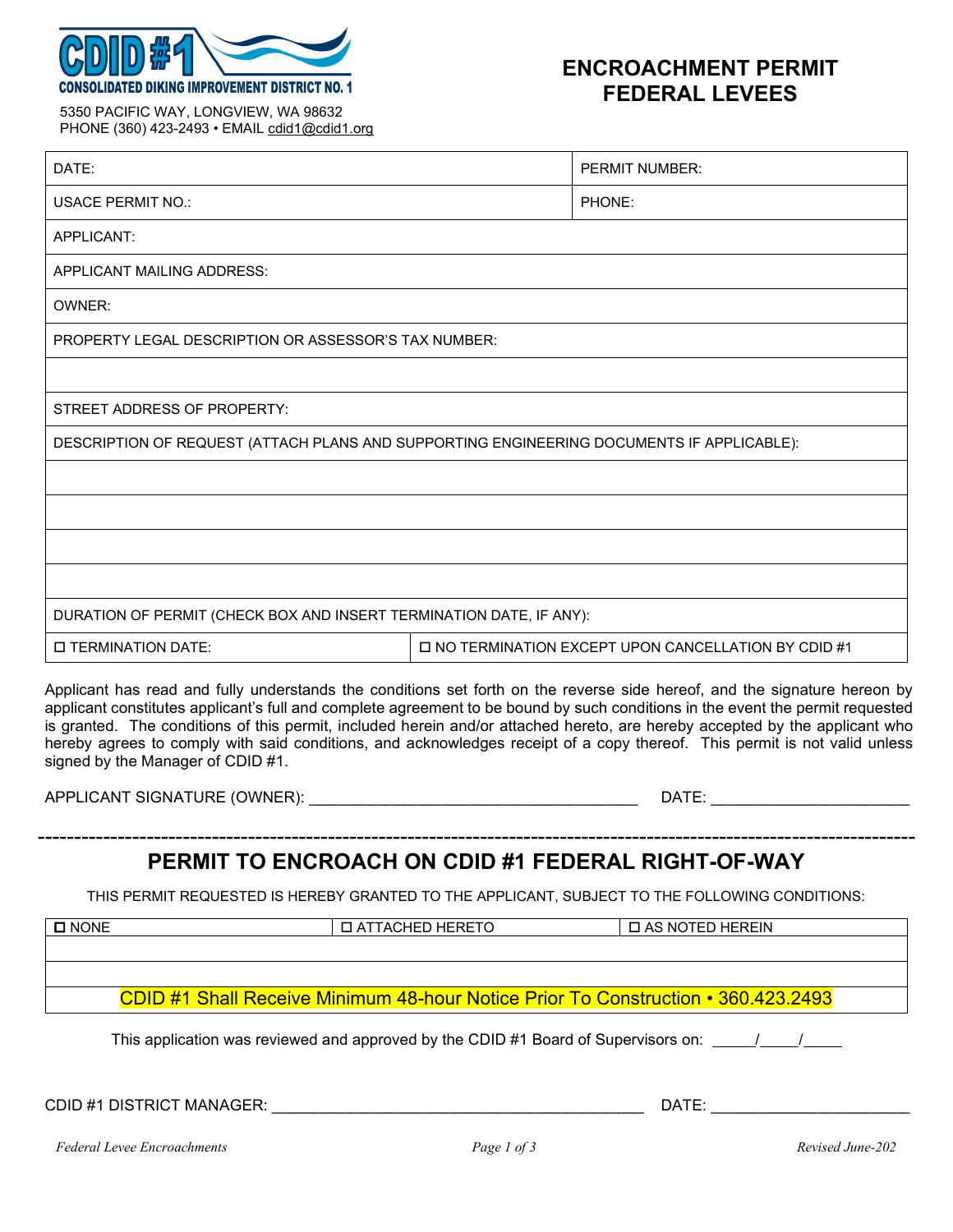## **CONDITIONS OF LEVEE ENCROACHMENT PERMITS ISSUED BY CDID #1 OF COWLITZ COUNTY**

In compliance with Paragraph 208.10(a)(5) of Title 33, Code of Federal Regulations, no alteration, improvement, excavation or construction is permitted within the federally constructed levee right of way without prior approval from the United States Army Corps of Engineers (USACE) and the local sponsor (CDID#1). Approval requires coordinated review under the Section 408 process pursuant to Section 14 of the Rivers and Harbors Act of 1899 (33 USC 408) and the guidelines described by Engineering Circular 1165-2-220.

#### *Design Standards for Encroachments on Federal Public Works*

- All improvements constructed within the federal levee right of way must meet the minimum requirements of USACE Engineer Manual (EM) 1110-2-1913, Design and Construction of Levees; and PDR 1130-2-5, Levee Encroachment Standards and Procedures.
- Installation of any pipeline, conduit, culvert or other utility which crosses over, under or through the federal levee shall also comply with EM 1110-2-2902, Engineering and Design of Conduits, Culverts and Pipes.
- Construction of any driveway, road, turnout, turnaround or other pedestrian or vehicular access which parallels, crosses, straddles or otherwise encroaches upon the federal levee shall also comply with EM 1110-2-1913.
- Geotechnical borings, monitoring wells and subsurface exploration in the levee right of way shall also be conducted in compliance with EM 1110-1-1804, Engineering and Design of Geotechnical Investigations.
- Landscaping improvements on the federal levee including woody and non-woody vegetation, containerized plants, rock, mulch or other groundcover shall also comply with USACE Engineering Technical Letter 1110-2-583, Engineering and Design Guidelines for Landscape Planting and Vegetation Management at Levees, Floodwalls, Embankment Dams, and Appurtenant Structures.

Official USACE publications are available a[t https://www.publications.usace.army.mil/USACE-Publications/Engineer-Manuals/.](https://www.publications.usace.army.mil/USACE-Publications/Engineer-Manuals/)

### *General Conditions*

- 1. This Permit is personal to Permittee and is not appurtenant to adjoining property. Permit does not convey or transfer any interest in real property; it only grants permission for use of District property or easement to the above named applicant under the terms of this agreement for the duration of this agreement. The District relies upon the Permittee to comply with all conditions of this Permit.
- 2. This Permit may not be re-assigned without prior written approval from the USACE and the District. Failure to comply with this condition constitutes noncompliance and is grounds for revocation.
- 3. If the Permittee fails to comply with any terms of this Permit, or if the USACE or the District determines the encroachments allowed by the Permit impair the usefulness of the federal project or are contrary to public interest, this Permit may be modified or revoked upon thirty (30) days written notice.
- 4. All construction shall be in accordance with drawings submitted with Permit Application, in accordance with all conditions imposed upon this Permit, and shall be subject to final inspection and approval by the District Engineer. The District is not responsible for the technical sufficiency of the design, means and method of construction, nor of the constructed work.
- 5. Work authorized by this Permit must begin within six (6) months from the date of issuance, and be completed within five (5) years from the date the USACE authorization is issued unless otherwise specified. Requests for time extension shall be submitted at least one month before the deadline for completion.
- 6. Any damages resulting directly or indirectly from construction must be repaired to the satisfaction of the District.
- 7. Permittee shall comply with all conditions of the federal authorization issued by the USACE. The Permittee shall document the project area and the project work before, during and after construction and shall be responsible to submit asbuilt drawings within thirty (30) days of completing work.